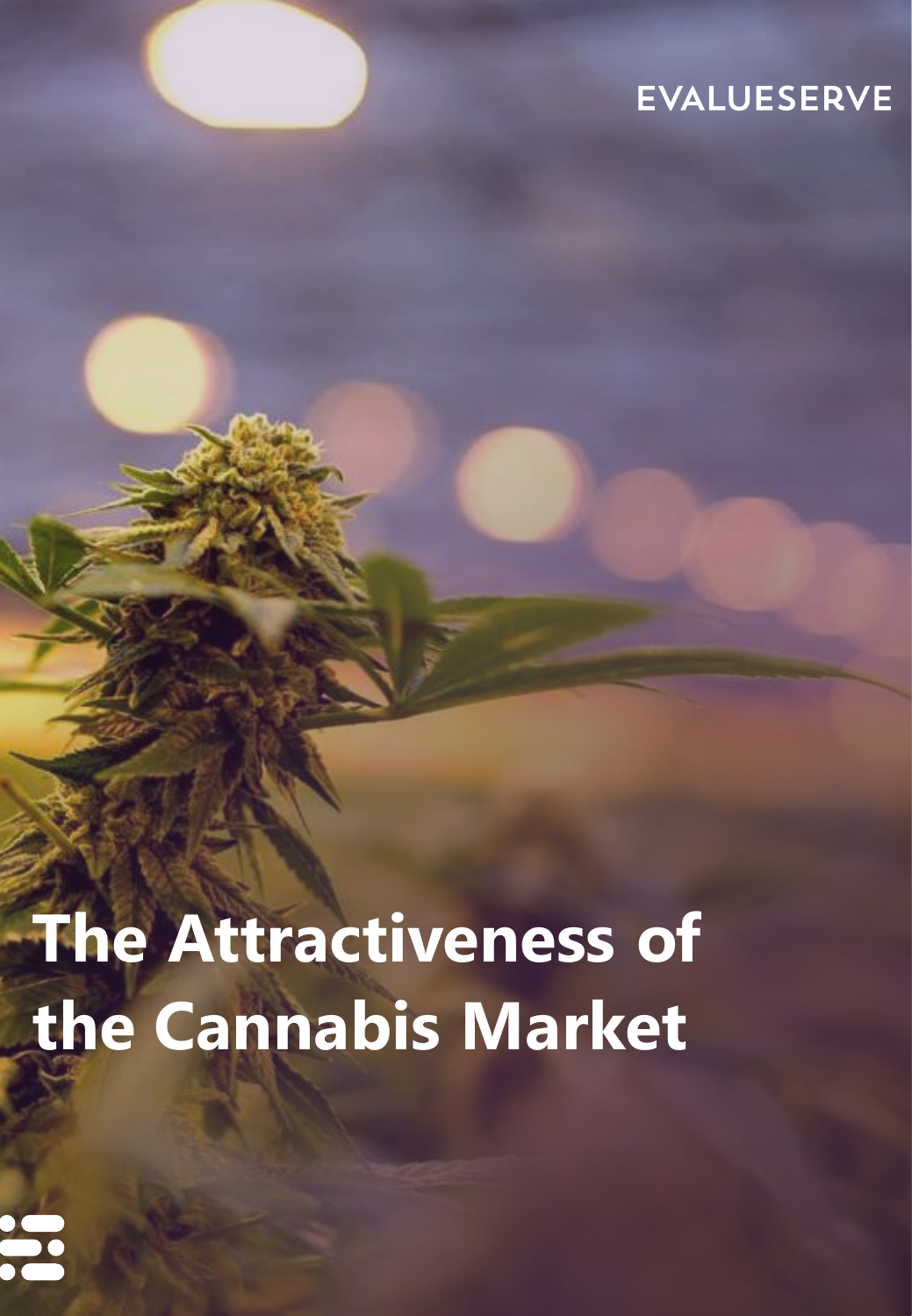# **Cannabis Industry – M&A Trends & Deals**



#### *Why deal-making is on the rise?*

- **Inexpensive Debt:** Most large MSOs are able to raise debt financing at an annual interest rates of 8%-10% for acquisitions which is the lowest the industry has ever witnessed
- **Valuation Gap:** Large cannabis brands stocks are trading at a low but the target companies are even lower. This has given rise to a valuation gap between the acquirors, and targets and in-turn provides an impetus for larger brands to pursue inorganic growth
- **Health Prospects:** As the world continues to learn more about the medicinal benefits of marijuana, the health prospects of the industry are reflected in the M&A activity
- **Stock Consideration:** The market has been witnessing an increased share of stock as part of consideration under the belief that MSO are undervalued

| <b>Select Notable Deals</b> |                            |                         |                     |                  |
|-----------------------------|----------------------------|-------------------------|---------------------|------------------|
| <b>Date</b>                 | <b>Target</b>              | <b>Target Geography</b> | <b>Acquirer</b>     | Deal Value (\$M) |
|                             | 03-Feb-21 GW Pharma        | UK                      | Jazz Pharma         | \$7,200          |
| 16-Dec-20 Aphria            |                            | Canada                  | Tilray              | \$3,844          |
|                             | 10-May-21 Harvest Health   | US                      | Trulieve            | \$2,100          |
|                             | 23-Mar-22 Columbia Care    | US.                     | Cresco Labs         | \$2,000          |
| 28-Feb-22 LivWell           |                            | US                      | PharmCann           | N.A.             |
| 28-May-21 Redecan           |                            | Canada                  | Hexo                | \$766            |
|                             | 01-Sep-21 Gage Cannabis    | <b>US</b>               | <b>TerrAscend</b>   | \$545            |
|                             | 01-Feb-22 Goodness Growth  | US                      | Verano              | \$413            |
|                             | 08-Apr-21 Supreme Cannabis | Canada                  | Canopy              | \$346            |
|                             | 22-Dec-20 Liberty Health   | <b>US</b>               | <b>AYR Wellness</b> | \$293            |



### **EVALUESERVE**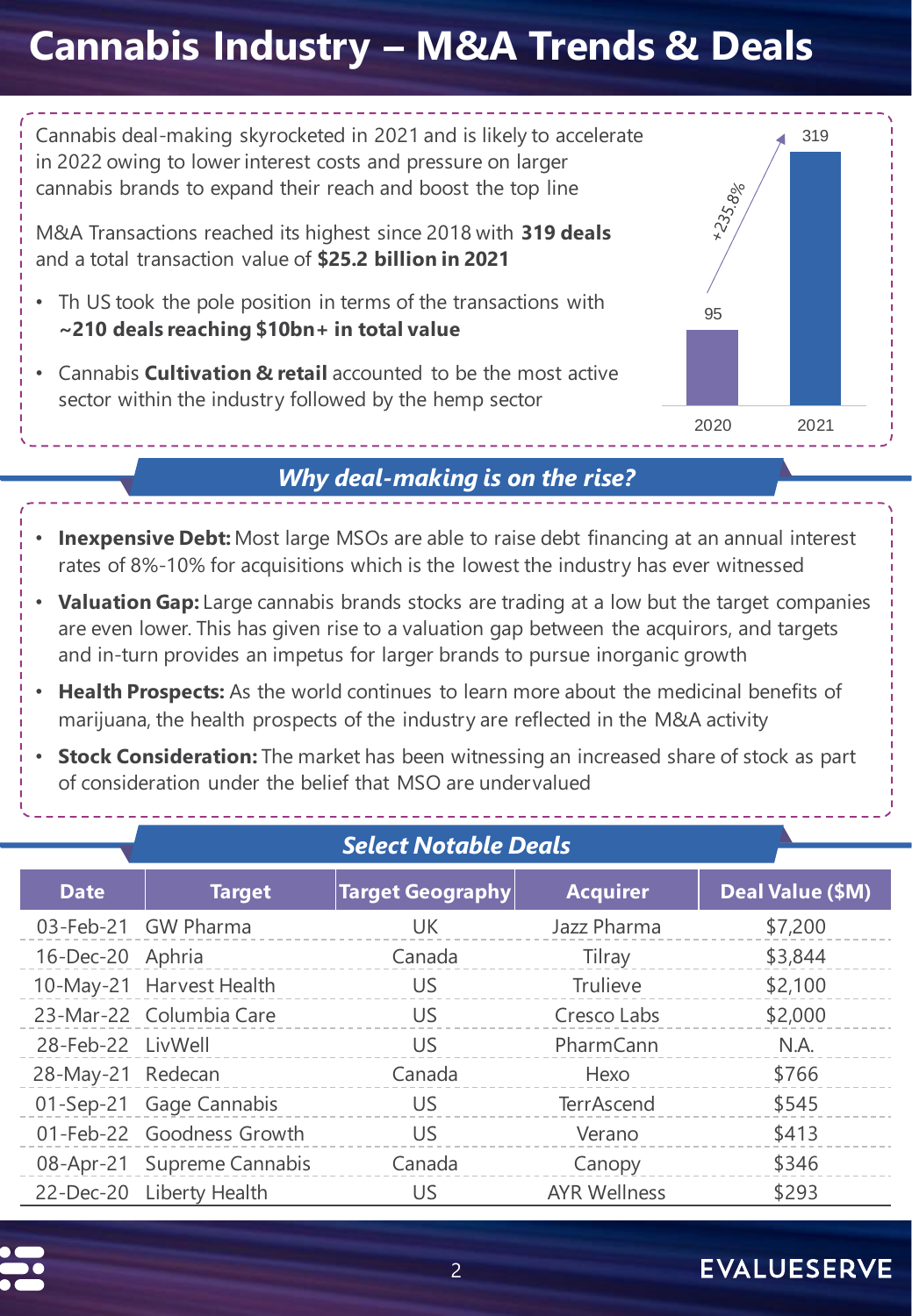# **Evolving Regulation in the Cannabis Industry**

#### **United States Canada**

- In the U.S. market  $2/3^{rd}$  of the states have passed laws to legalize cannabis in different capacities
	- Currently ~37 states already have medical marijuana laws which includes 18 states with recreational cannabis laws
- One of the driving forces towards widening reforms includes the Secure and Fair Enforcement (SAFE) Banking Act, enables the access banking services to cannabis retailers/ businesses
- Another popular reform towards legalization is the States Reform Act, that seeks towards decriminalizing cannabis, having it federally regulated like alcohol

**1900s**

- In October, 2018, Canada passed The Cannabis Act to legalized the possession and recreational use of marijuana use by adults
- The act sets a strict legal framework for controlling the production, distribution, sale and possession of cannabis
- The act came with a set of rules on the minimum age and quantity of possession to regulate the usage
- Though a few blanket rules have been set at the national level, the districts within Canada have been given autonomy to set own regulations
- Cannabis has added  $\sim$  \$43.5 billion to Canada's economy since legalization
	- ― Generated \$15.1 billion in Canadian tax revenues

#### **Current Scenario**



**1996**

- This surge of recreational cannabis legalization has been transformative
- 18 states in the U.S. have legalized recreation marijuana



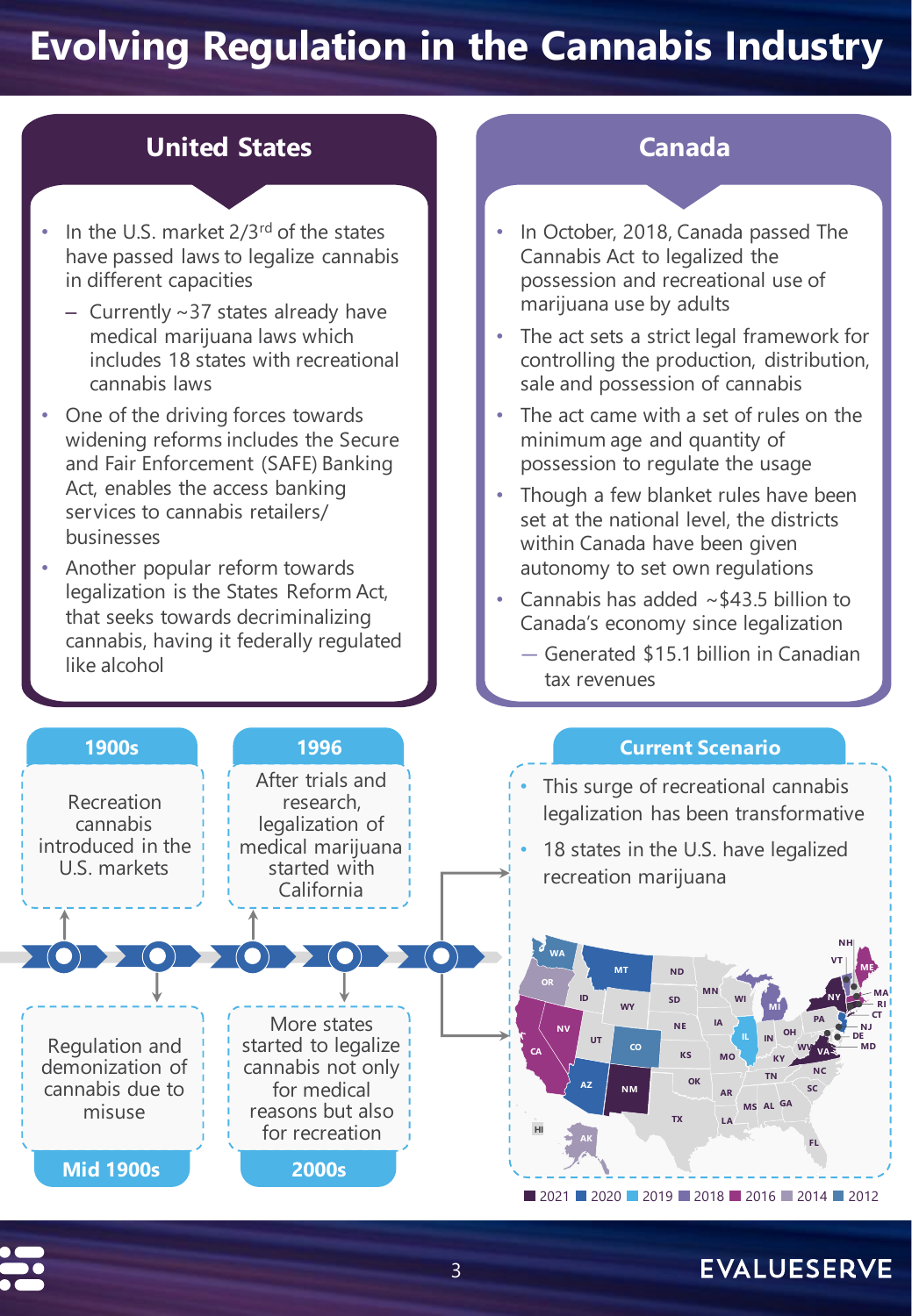# **The Way Forward for the Cannabis Industry**

#### **Growth in the Cannabis Sector**

- The Global consumer spend on Cannabis is currently  $\sim$  \$25 billion and is expected to rise to ~\$37 billion in the next two years by 2023
- The North American Cannabis sales is expected grow from \$23 billion in 2020 to \$49 billion in 2025 with growing demand for legal marijuana as a primary factor in the growth

#### **Wider Acceptance**

- Change in public opinion owing to the health benefits is likely to continue shaping favorable public policies around the industry
- Legalization and supporting bills in Pipeline are likely to attract new entrants in the industry

#### **Deal-making to Continue to Rise**

- 2022 is set to be another banner year for cannabis M&A following the trend in 2021 fueled by the quest of large MSOs to increase their footprint and venture into different geographies
- On the private capital front, more & more private equity firms and venture capitalists see cannabis as an untapped market & the next big thing in the consumer non-durable space

#### **Increased Development of Intellectual Property**

- There has been an increased development of intellectual property ("IP") assets by those involved in both the growing and retail sectors as the cannabis industry grows
- Organizations will need to develop policies and procedures to register, protect and defend their intellectual property rights for their strains and branded product

#### **Growing Momentum in the CPG Industry**

- The legal cannabis products have been gaining a significant momentum in the new consumer packaged goods (CPG) segment
- The industry is expected to experience substitution effect with Cannabis products competing with alcohol, nicotine and other pain relivers